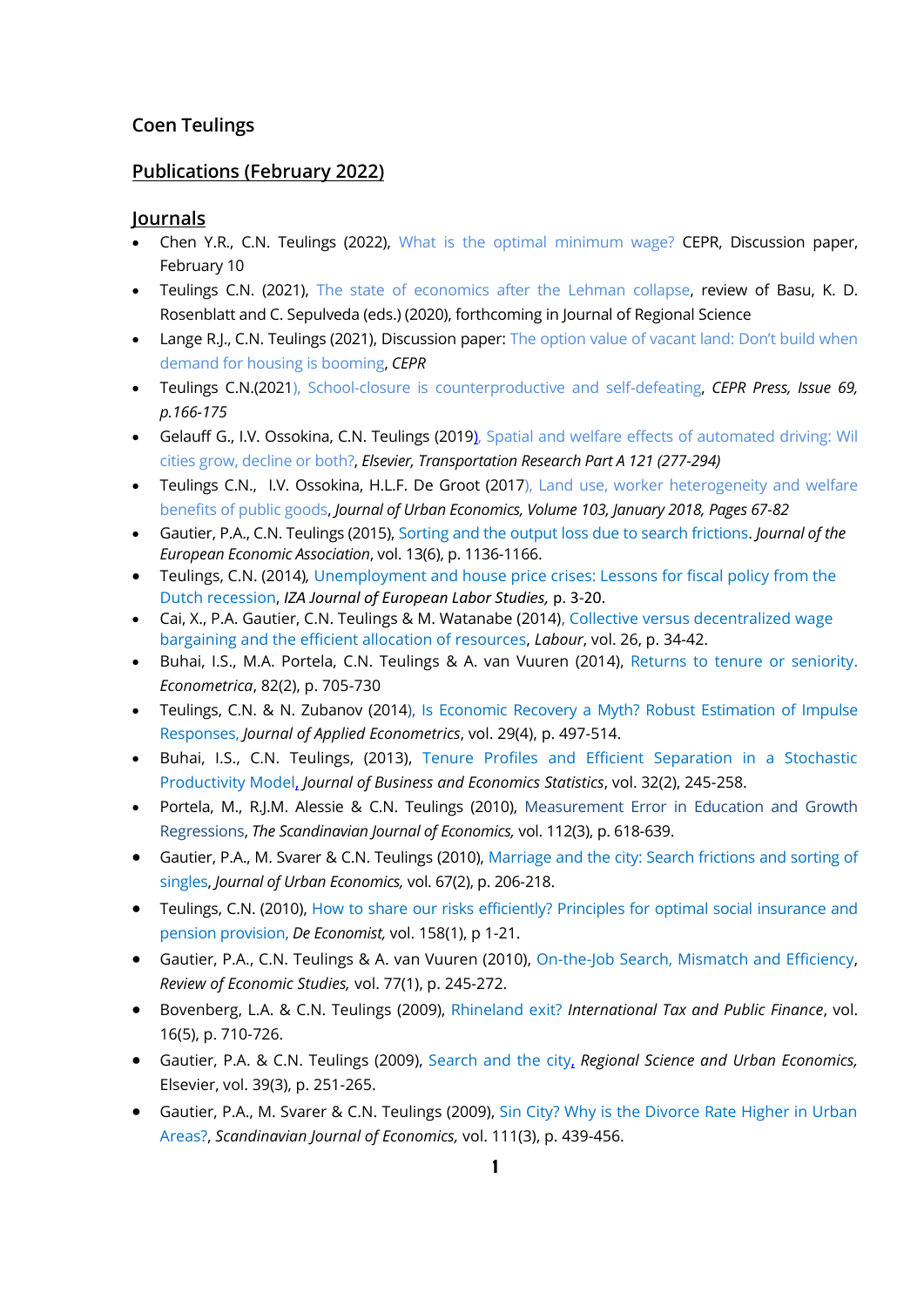- Teulings, C.N. & T. van Rens (2008), [Education, Growth, and Income Inequality,](http://www.mitpressjournals.org/doi/pdf/10.1162/rest.90.1.89) *[The Review of](http://ideas.repec.org/s/tpr/restat.html)  [Economics and Statistics,](http://ideas.repec.org/s/tpr/restat.html)* vol. 90(1), p. 89-104.
- Bovenberg, L.A., R. Koijen, T. Nijman & C.N. Teulings (2007), [Saving and Investing over the Life](http://link.springer.com/article/10.1007%2Fs10645-007-9070-1#page-1)  [Cycle and the Role of Collective Pension Funds,](http://link.springer.com/article/10.1007%2Fs10645-007-9070-1#page-1) *De Economist*, vol. 155(4), p. 347-415.
- Gautier, P.A. & C.N. Teulings (2006), [How large are search frictions?](http://onlinelibrary.wiley.com/doi/10.1162/JEEA.2006.4.6.1193/abstract) *Journal of the European Economic Association,* vol. 4(6), p. 1193-1225.
- Teulings, C.N. & C. G. de Vries (2006), [General accounting, solidarity and pension losses,](http://arno.uvt.nl/show.cgi?fid=81734) *De Economist*, vol. 154 (1), p. 63-83.
- Teulings, C.N. (2005), [Comparative advantage, relative wages, and the accumulation of human](http://www.jstor.org/discover/10.1086/427467?uid=3738736&uid=2&uid=4&sid=21105593610193)  [capital,](http://www.jstor.org/discover/10.1086/427467?uid=3738736&uid=2&uid=4&sid=21105593610193) *Journal of Political Economy*, vol. 113(2), p. 425-461.
- Dur, R., C.N. Teulings & T. van Rens (2004), [Should higher education subsidies depend on parental](http://oxrep.oxfordjournals.org/content/20/2/284.short)  [income?,](http://oxrep.oxfordjournals.org/content/20/2/284.short) *Oxford Review of Economic Policy*, vol. 20(2), p. 284-297.
- Teulings, C.N. & P.A. Gautier (2004), [The right man for the job,](http://restud.oxfordjournals.org/content/71/2/553.abstract) *Review of Economic Studies*, vol. 71(247), p. 553-580.
- Teulings, C.N. & P.A. Gautier (2004), [An empirical measure for labor market density,](http://www.mitpressjournals.org/doi/pdfplus/10.1162/003465303772815808) *Review of Economics and Statistics*, vol. 85(4), p. 901-908.
- Teulings, C.N. & J.A.C. Vieira (2004), [Urban versus rural return to human capital in Portugal: a cook](http://onlinelibrary.wiley.com/doi/10.1111/j.1121-7081.2004.00267.x/pdf)[book recipe for applying assignment models,](http://onlinelibrary.wiley.com/doi/10.1111/j.1121-7081.2004.00267.x/pdf) *Labour: Review of Labour Economics and Industrial Relations*, vol. 18(2), p. 265-291.
- Teulings, C.N. (2003), [The contribution of minimum wages to increasing wage inequality,](http://www.jstor.org/discover/10.2307/3590284?sid=21105593629563&uid=3738736&uid=4&uid=2) *Economic Journal*, vol. 113(490), p. 801-833.
- Hartog, J, E. Leuven, & C.N. Teulings (2002), [Wages and the bargaining regime in a corporatist setting:](https://ideas.repec.org/p/cpr/ceprdp/1706.html)  [the Netherlands,](https://ideas.repec.org/p/cpr/ceprdp/1706.html) *European Journal of Political Economy*, vol. 18(2), p. 317-331.
- Teulings, C.N. (2000), [Aggregation bias in elasticity's of substitution and the minimum wage paradox](http://onlinelibrary.wiley.com/doi/10.1111/1468-2354.00067/full), *International Economic Review*, vol. 41(2), p. 359-398.
- Teulings, C.N. (2000), [Bridging the gap between 'Joe Sixpack' and 'Bill Gates': on the efficiency of](http://link.springer.com/article/10.1023/A%3A1004105100439)  [institutions for redistribution,](http://link.springer.com/article/10.1023/A%3A1004105100439) *De Economist*, vol. 148(5), p. 603-624.
- Broersma, L., J. Koeman & C.N. Teulings (2000)[, Labour supply, the natural rate, and the welfare state](http://oep.oxfordjournals.org/content/52/1/96.full.pdf)  [in the Netherlands: the wrong institutions at the wrong point in time,](http://oep.oxfordjournals.org/content/52/1/96.full.pdf) *Oxford Economic Papers*, vol. 52(1), p. 96-118.
- Hartog, J., R. van Opstal & C.N. Teulings (1997), [Inter-industry wage differentials and tenure effect in](http://link.springer.com/article/10.1023%2FA%3A1002977129905)  [the Netherlands and the US,](http://link.springer.com/article/10.1023%2FA%3A1002977129905) *De Economist*, vol. 145(1), p. 91-99.
- Teulings, C.N. (1997), [A new theory of corporatism and wage setting,](http://www.sciencedirect.com/science/article/pii/S0014292197000287) *European Economic Review*, [papers & proceedings,](http://www.sciencedirect.com/science/article/pii/S0014292197000287) vol. 41(3-5), p. 659-669.
- Dolado, J., F. Kramarz, S. Machin, A. Manning, D. Margolis, C.N. Teulings, G. Saint Paul & M. Keen (1996)[, The economic impact of minimum wages in Europe,](http://personal.lse.ac.uk/manning/work/AM.MinimumWagesInEurope.pdf) *Economic Policy:* vol. 23, p. 319-372.
- Freeman, R.B., J. Hartog & C.N. Teulings (1996), Pulling the plug: an analysis of the role of mandatory [extension in the Dutch system of labour relations.](http://scholar.harvard.edu/freeman/publications/pulling-plug-analysis-role-mandatory-extension-dutch-system-labour-relations) *OSA workingpaper, W144. SDU*.
- Teulings, C.N. (1995), [The Wage Distribution in a Model of the Assignment of Skills to Jobs,](https://ideas.repec.org/a/ucp/jpolec/v103y1995i2p280-315.html) *Journal of Political Economy*, vol. 103(2), p. 280-315.
- Teulings, C.N. (1993), [The Diverging Effects of the Business Cycle on the Expected Duration of Job-](http://econpapers.repec.org/article/oupoxecpp/v_3a45_3ay_3a1993_3ai_3a3_3ap_3a482-500.htm)[Search,](http://econpapers.repec.org/article/oupoxecpp/v_3a45_3ay_3a1993_3ai_3a3_3ap_3a482-500.htm) *Oxford Economic Papers*, vol. 45(3), p. 482-500.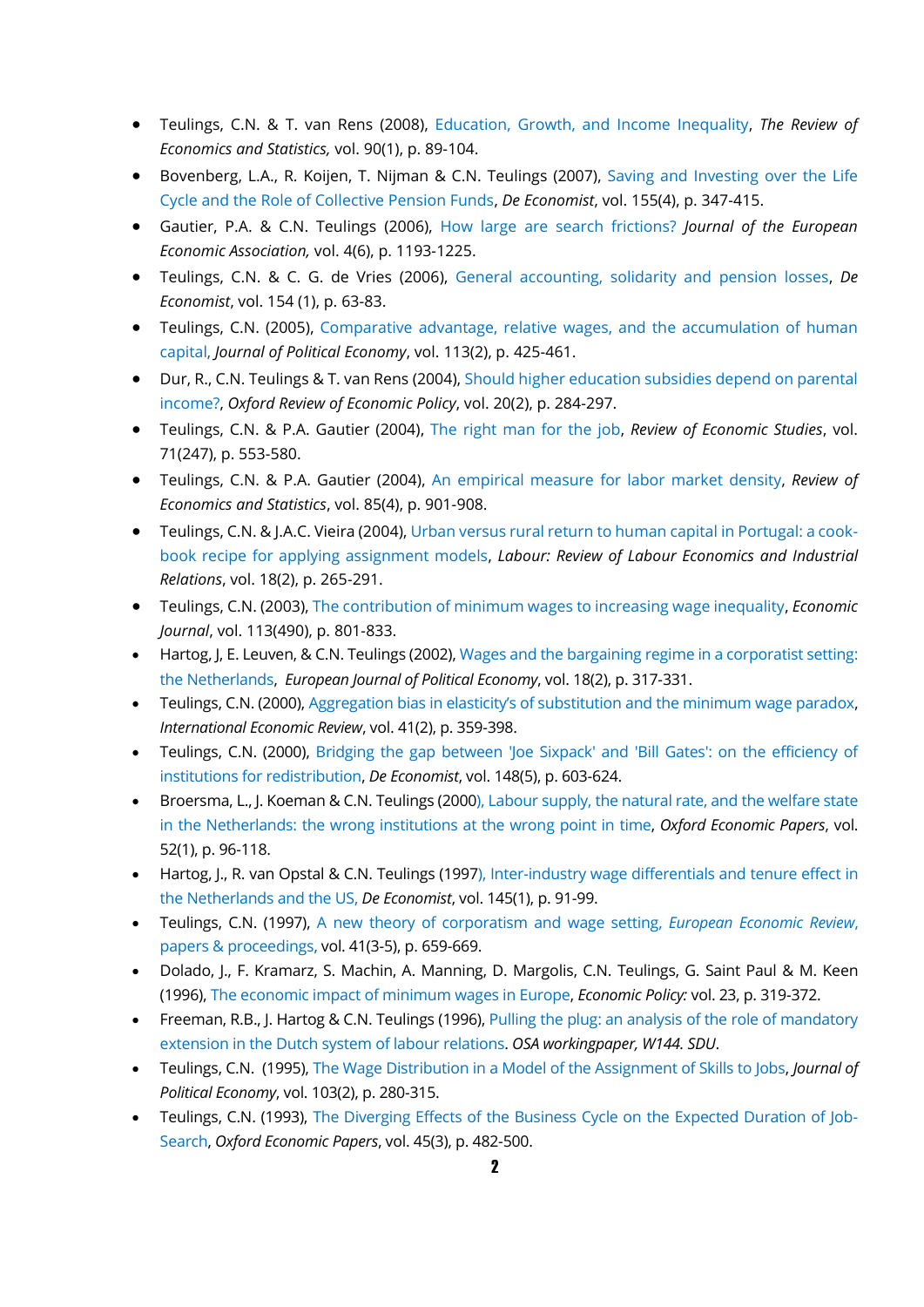• [Teulings,](http://econpapers.repec.org/RAS/pte85.htm) C.N. & M. Koopmanschap (1989), [An econometric model of crowding out of lower education](https://ideas.repec.org/a/eee/eecrev/v33y1989i8p1653-1664.html)  [levels,](https://ideas.repec.org/a/eee/eecrev/v33y1989i8p1653-1664.html) *European Economic Review*, vol. 33 (8), p. 1653-1664.

### **Submitted working papers**

- Lange R.J., C.N. Teulings (2018), The option value of vacant land and the optimal timing of city [extensions](http://www.coenteulings.com/option-value-vacant-land-optimal-timing-city-extensions/)*, CEPR*
- Teulings C.N., I.V. Ossokina, J. Svitak*, The Urban economics of retail (2016)*
- Gottfries A., C.N. Teulings, *Returns to on-the-job search and the dispersion of wages (2016)*
- Teulings C.N., *Secular Stagnation, Rational Bubbles and Fiscal Policy*

## **Books**

- Teulings C.N., (2018), [Beyond the dykes, ten years after the outbreak of the financial crisis,](https://www.coenteulings.com/wp-content/uploads/2018/09/Beyond-the-dykes-C.N.-Teulings.pdf)  Prometheus
- De Groot H.L.F., G. Marlet, C.N. Teulings, W. Vermeulen (2015): [Cities and the urban land premium,](http://www.e-elgar.com/Cities-and-the-Urban-Land-Premium-Website-Leaflet)  *Edward Elgar Publishing*
- Baldwin R., C.N. Teulings (2014)[: Secular Stagnation: Facts, causes and cures,](http://www.voxeu.org/content/secular-stagnation-facts-causes-and-cures) e-Book, *VOX CEPR's Policy Portal*.
- Teulings, C.N. & J. Hartog (1998)[, Corporatism or competition?: labour contracts, institutions and wage](http://catdir.loc.gov/catdir/samples/cam034/97014936.pdf)  [structures in international comparison,](http://catdir.loc.gov/catdir/samples/cam034/97014936.pdf) *Cambridge UK: Cambridge University Press*, 346 p.

## **Book contributions and policy reports**

- Chiu R.L.H., Z. Liu, B. Renaud (2019)[, International Housing Market Experience and implications for](https://www.crcpress.com/International-Housing-Market-Experience-and-Implications-for-China/Chiu-Liu-Renaud/p/book/9781138345034#googlePreviewContainer)  [China,](https://www.crcpress.com/International-Housing-Market-Experience-and-Implications-for-China/Chiu-Liu-Renaud/p/book/9781138345034#googlePreviewContainer) *Routledge, Chapter 4: House prices, land rents, and agglomeration benefits in the Netherlands.*
- Lu, J., & C.N. Teulings (2016), [Secular stagnation, bubbles, fiscal policy, and the introduction of](http://cepr.org/active/publications/policy_insights/viewpi.php?pino=86)  [contraceptive pill,](http://cepr.org/active/publications/policy_insights/viewpi.php?pino=86) *Policy Insight 86,* CEPR.
- Bos, F. & C.N. Teulings (2013), Short- [and long-term forecasting by the Netherlands Bureau for](http://www.oecd-ilibrary.org/governance/short-and-long-term-forecasting-by-the-netherlands-bureau-for-economic-policy-analysis-cpb_budget-13-5k409g58z133)  [Economic Policy Analysis \(CPB\): Science, witchcraft, or practical tool for policy?,](http://www.oecd-ilibrary.org/governance/short-and-long-term-forecasting-by-the-netherlands-bureau-for-economic-policy-analysis-cpb_budget-13-5k409g58z133) *OECD Journal on Budgeting*, *Vol. 13/1.*
- Bos, F. & C.N. Teulings (2012), [The World's Oldest Fiscal Watchdog: CPB's Analyses Foster Consensus](http://ukcatalogue.oup.com/product/9780199644476.do)  [on Economic Policy.](http://ukcatalogue.oup.com/product/9780199644476.do) In: G. Kopits (ed.), *Restoring Public Debt Sustainability: the Role of Independent Fiscal Institutions*, *Oxford University Press*,
- Gautier, P.A., C.N. Teulings & A. van Vuuren (2006), [Labor market search with two-sided](http://www.amazon.com/Structural-Employment-Dynamics-Contributions-Economic/dp/0444520899)  [heterogeneity: hierarchical versus circular models.](http://www.amazon.com/Structural-Employment-Dynamics-Contributions-Economic/dp/0444520899) In: H. Bunzel, B.J. Christensen, G.R. Neumann & J.M. Robin (eds.), *Structural models of wage and employment dynamics. Contributions to economic analysis*, *p. 117-132, Amsterdam: Elsevier.*
- Dur, R.A.J. & C.N. Teulings (2004), [Are education subsidies an efficient redistribution device?](http://papers.tinbergen.nl/03024.pdf) In: J. Agell, M. Keen & A. Weichenrieder (eds.), *Labor market, institutions and public regulation*, p. 123- 161, *Cambridge MA: MIT Press.*
- Teulings C.N., (1998), [The contribution of minimum wages to increasing wage inequality.](http://books.google.nl/books?id=0XuUALpRXt0C&pg=PA70&lpg=PA70&dq=The+contribution+of+minimum+wages+to+increasing+wage+inequality&source=bl&ots=Xc2Ar-q9qv&sig=oZqjWQc2ndpmHoy96q5vxjLDLZU&hl=nl&sa=X&ei=WARuVPHsBsKPPan4gaAB&ved=0CDcQ6AEwAzgK#v=onepage&q=The%20contribution%20of%20minimum%20wages%20to%20increasing%20wage%20inequality&f=false) In: C. Lucifora & W. Salverda (eds.) *Policies for low wage employment and social exclusion*, *pp 70-75, Milano: LOWER, Franco Angeli.*